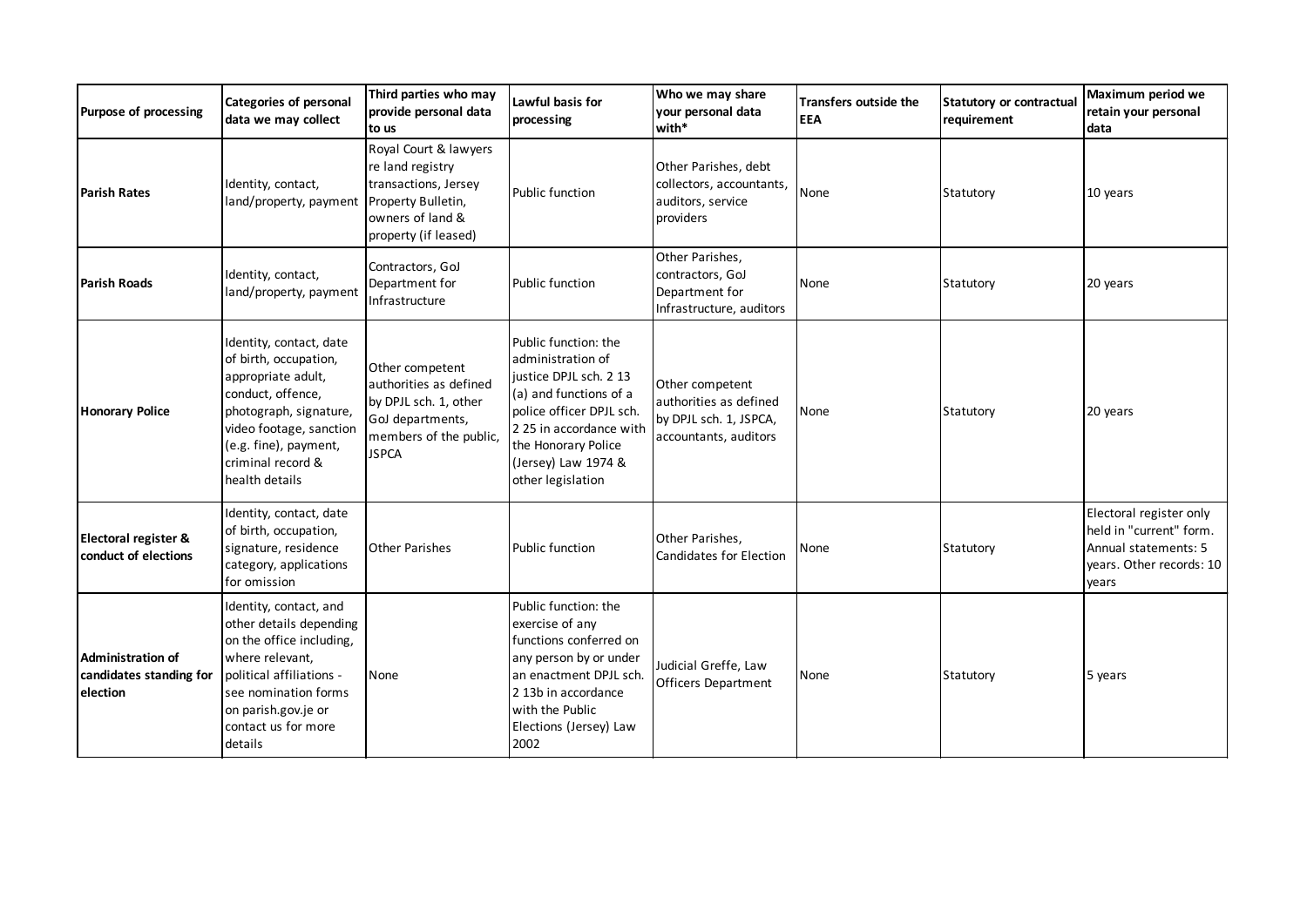| Purpose of processing                                                       | <b>Categories of personal</b><br>data we may collect                                                     | Third parties who may<br>provide personal data<br>to us                                   | Lawful basis for<br>processing                                                                                                                                                                 | Who we may share<br>your personal data<br>with*                                                                          | <b>Transfers outside the</b><br><b>EEA</b> | Statutory or contractual<br>requirement | Maximum period we<br>retain your personal<br>data                                                                                                                               |
|-----------------------------------------------------------------------------|----------------------------------------------------------------------------------------------------------|-------------------------------------------------------------------------------------------|------------------------------------------------------------------------------------------------------------------------------------------------------------------------------------------------|--------------------------------------------------------------------------------------------------------------------------|--------------------------------------------|-----------------------------------------|---------------------------------------------------------------------------------------------------------------------------------------------------------------------------------|
| <b>Parish Assemblies</b>                                                    | Identity (if you address<br>the assembly or<br>participate in another<br>way e.g. seconding a<br>motion) | None                                                                                      | Public function                                                                                                                                                                                | Minutes are a public<br>record                                                                                           | None                                       | Statutory                               | 20 years                                                                                                                                                                        |
| Ecclesiastical<br><b>Assemblies</b>                                         | Identity (if you address<br>the assembly or<br>participate in another<br>way e.g. seconding a<br>motion) | None                                                                                      | Public function                                                                                                                                                                                | Minutes are a public<br>record                                                                                           | None                                       | Statutory                               | 20 years                                                                                                                                                                        |
| Rectorat                                                                    | Identity, contact,<br>details re property /<br>land owned / occupied                                     | Public registry                                                                           | Public function                                                                                                                                                                                | Professional advisers                                                                                                    | None                                       | Contractual                             | 20 years                                                                                                                                                                        |
| <b>Parish Committees</b>                                                    | Identity, contact and<br>other details relevant<br>to the function /<br>transaction                      | None                                                                                      | <b>Public function</b>                                                                                                                                                                         | Dependent on<br>circumstances - if<br>appropriate to share<br>vour data we would<br>seek your consent<br>before doing so | None                                       | n/a                                     | 20 years                                                                                                                                                                        |
| Correspondence                                                              | Identity, contact &<br>other information you<br>choose to provide                                        | None                                                                                      | <b>Public function</b>                                                                                                                                                                         | Dependent on<br>circumstances - if<br>appropriate to share<br>vour data we would<br>seek your consent<br>before doing so | None                                       | n/a                                     | 20 years                                                                                                                                                                        |
| <b>Registration of births,</b><br>marriages, civil<br>partnerships & deaths | Identity, contact,<br>religion, sexual<br>orientation, payment                                           | Office of the<br>Superintendent<br>Registrar, family<br>members, medical<br>professionals | Public function: the<br>exercise of any<br>functions conferred on<br>any person by or under<br>an enactment DPJL sch.<br>2 13b in accordance<br>with the Marriage &<br>Civil Status Jersey Law | Office of the<br>Superintendent<br>Registrar, GoJ CLS<br>Department, medical<br>professionals, funeral<br>directors      | None                                       | Statutory                               | Personal data is<br>recorded in bound<br>volumes so the<br>retention period is set<br>by when volumes are<br>completed - please<br>contact us if you would<br>like more details |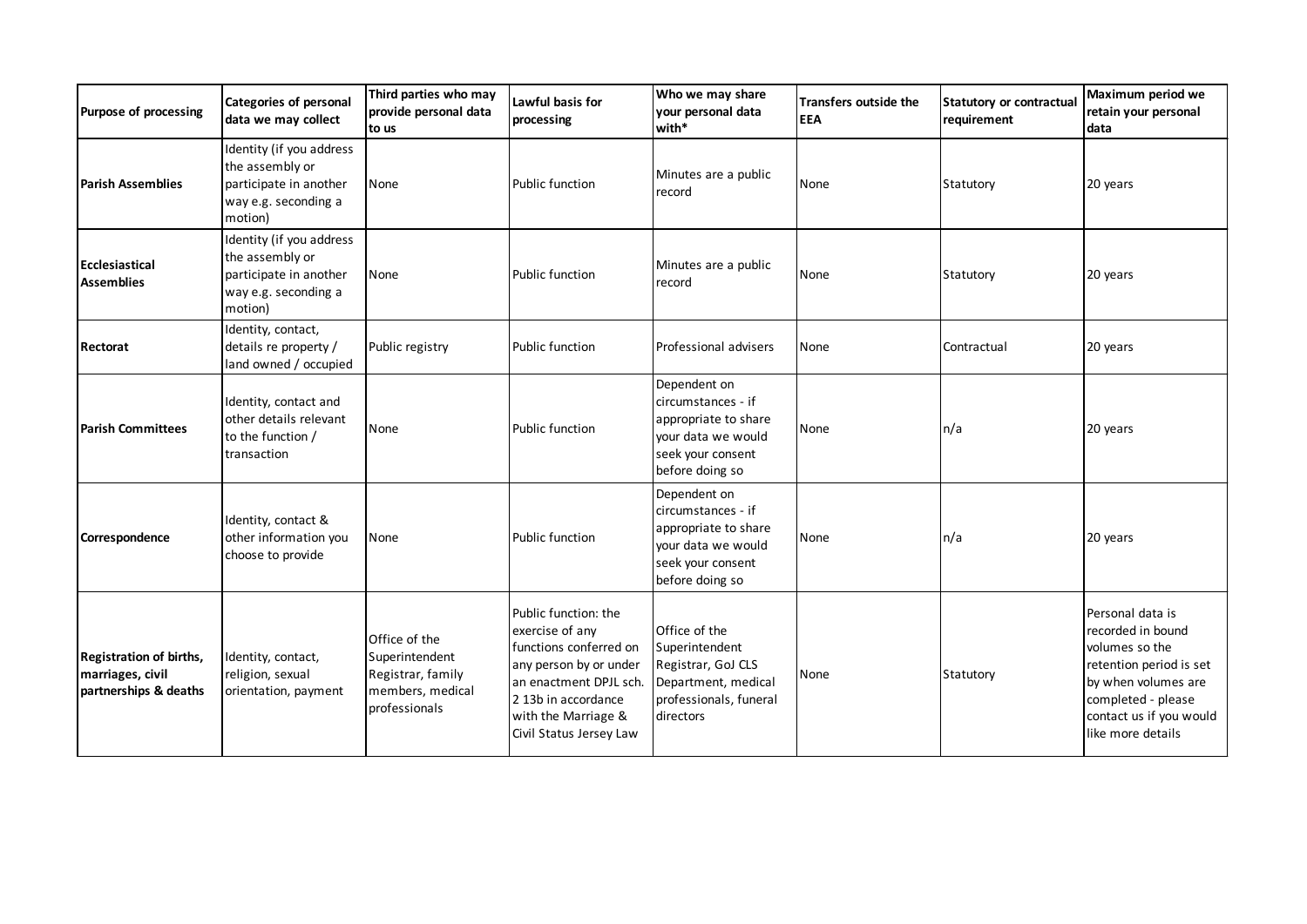| Purpose of processing                                                                                                     | <b>Categories of personal</b><br>data we may collect                                                                                                                                                                     | Third parties who may<br>provide personal data<br>to us                                                   | Lawful basis for<br>processing                                                                                                                                                                                                                                                                                                                                  | Who we may share<br>your personal data<br>with*                                                                                              | Transfers outside the<br><b>EEA</b>                                                                                                                                                                                                                                                                                                                                                     | Statutory or contractual<br>requirement | Maximum period we<br>retain your personal<br>data |
|---------------------------------------------------------------------------------------------------------------------------|--------------------------------------------------------------------------------------------------------------------------------------------------------------------------------------------------------------------------|-----------------------------------------------------------------------------------------------------------|-----------------------------------------------------------------------------------------------------------------------------------------------------------------------------------------------------------------------------------------------------------------------------------------------------------------------------------------------------------------|----------------------------------------------------------------------------------------------------------------------------------------------|-----------------------------------------------------------------------------------------------------------------------------------------------------------------------------------------------------------------------------------------------------------------------------------------------------------------------------------------------------------------------------------------|-----------------------------------------|---------------------------------------------------|
| Jersey driving licences                                                                                                   | Identity (including<br>copying an id document   Magistrates court, DVS,<br>for 1st application),<br>contact, date of birth,<br>photograph, signature,<br>vehicle categories,<br>payment, health,<br>licence endorsements | other Parishes, other<br>licencing authorities,<br>health professionals,<br>fitness to drive<br>assessors | Public function: the<br>exercise of any<br>functions conferred on<br>any person by or under<br>an enactment DPJL sch.<br>2 13b in accordance<br>with the Road Traffic<br>(Jersey) Law 1956                                                                                                                                                                      | Other Parishes, other<br>licencing authorities, IT<br>service providers,<br>auditors, health<br>professionals, fitness to<br>drive assessors | If you exchange a<br>Jersey licence for a<br>foreign licence (or vice<br>versa) we will transfer<br>information necessary<br>for the exchange. Our<br>IT system provider's<br>subcontractor may have Statutory<br>occasional incidental<br>access to personal<br>data. EU approved<br>standard contractual<br>clauses are in place to<br>secure your rights in<br>respect of this data. |                                         | 16 years                                          |
| <b>International driving</b><br>permits                                                                                   | Identity, contact, date<br>of birth, photograph,<br>signature, payment                                                                                                                                                   | None                                                                                                      | Public function                                                                                                                                                                                                                                                                                                                                                 | DVS, auditors                                                                                                                                | None                                                                                                                                                                                                                                                                                                                                                                                    | Statutory                               | 3 years                                           |
| Licences & permits:<br>liquor, fireworks, places<br>of refreshment, Sunday<br>trading, entertainment,<br>late-night & P30 | Identity, contact,<br>premises, occupation,<br>signature, date & place<br>of birth, payment,<br>references, criminal<br>record, vehicle<br>registration                                                                  | GoJ Treasury, Bailiff's<br>office, referees,<br>criminal record<br>checking organisations                 | Public function: the<br>exercise of any<br>functions conferred on<br>any person by or under<br>an enactment DPJL sch.<br>2 13b in accordance<br>with the Licencing<br>(Jersey) Law 1974, the<br>Explosives (Jersey) Law<br>1970, the Places of<br>Refreshment (Jersey)<br>Law 1967, the Shops<br>(Regulation of Opening<br>and Deliveries) (Jersey)<br>Law 2010 | Licencing assembly, SoJ<br>Police, DVS, Judicial<br>Greffe, criminal record<br>checking organisations,<br>auditors                           | None                                                                                                                                                                                                                                                                                                                                                                                    | Statutory                               | 10 years                                          |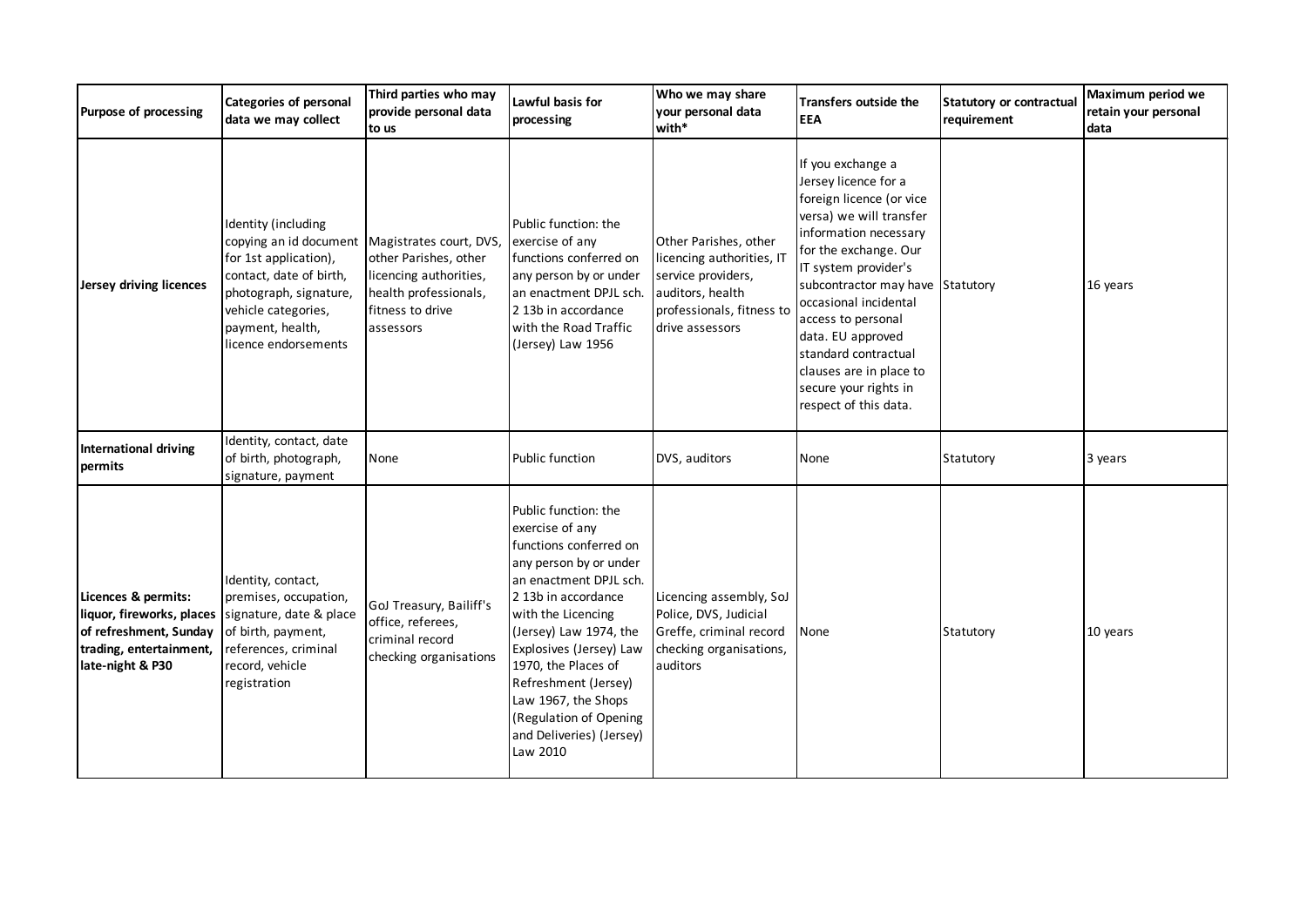| Purpose of processing                | <b>Categories of personal</b><br>data we may collect                                                                                                                                                                                                                                                                                                                             | Third parties who may<br>provide personal data<br>to us                                      | Lawful basis for<br>processing                                                                                                                                                         | Who we may share<br>your personal data<br>with*                       | Transfers outside the<br><b>EEA</b> | <b>Statutory or contractual</b><br>requirement | Maximum period we<br>retain your personal<br>data                      |
|--------------------------------------|----------------------------------------------------------------------------------------------------------------------------------------------------------------------------------------------------------------------------------------------------------------------------------------------------------------------------------------------------------------------------------|----------------------------------------------------------------------------------------------|----------------------------------------------------------------------------------------------------------------------------------------------------------------------------------------|-----------------------------------------------------------------------|-------------------------------------|------------------------------------------------|------------------------------------------------------------------------|
| <b>Firearms certificates</b>         | Identity, contact, date<br>& place of birth,<br>nationality, occupation,<br>basis of occupation of<br>home, previous<br>addresses in last 5<br>years, photograph,<br>signature, payment,<br>name of GP, referees,<br>health, criminal record,<br>previous certificates,<br>firearms &<br>ammunition, club<br>membership, reason<br>for possession, land<br>permitted to shoot on | SoJ Police, referees,<br>medical professionals,<br>criminal record<br>checking organisations | Public function: the<br>exercise of any<br>functions conferred on<br>any person by or under<br>an enactment DPJL sch.<br>2 13b in accordance<br>with the Firearms<br>(Jersey) Law 2000 | Other Parishes, SoJ<br>Police, medical<br>professionals, auditors     | None                                | Statutory                                      | 20 years                                                               |
| Dog licences                         | Identity, contact,<br>payment & details of<br>dog(s)                                                                                                                                                                                                                                                                                                                             | Members of the public,<br>other Parishes, SoJ<br>Police, JSPCA                               | <b>Public function</b>                                                                                                                                                                 | Other Parishes, SoJ<br>Police, JSPCA, auditors                        | None                                | Statutory                                      | 5 years                                                                |
| <b>Choses Publique</b>               | Identity, contact,<br>payment                                                                                                                                                                                                                                                                                                                                                    | None                                                                                         | <b>Public function</b>                                                                                                                                                                 | SoJ Police licencing<br>unit, auditors                                | None                                | Statutory                                      | 5 years after change of<br>licencee                                    |
| <b>Visite Royale</b>                 | Identity, contact,<br>details re property /<br>land owned / occupied,<br>infraction                                                                                                                                                                                                                                                                                              | Owner of land /<br>property (if leased)                                                      | <b>Public function</b>                                                                                                                                                                 | Royal Court. Judicial<br>Greffe                                       | None                                | Statutory                                      | 20 years                                                               |
| <b>Branchage</b>                     | Identity, contact,<br>details re property /<br>land owned / occupied,<br>infraction, payment                                                                                                                                                                                                                                                                                     | Owner of land /<br>property (if leased)                                                      | Public function                                                                                                                                                                        | Auditors. In the event a<br>penalty is not paid:<br>Petty Debts Court | None                                | Statutory                                      | 5 years                                                                |
| <b>Hiring the Parish Hall</b>        | Identity, contact,<br>payment                                                                                                                                                                                                                                                                                                                                                    | None                                                                                         | Contract                                                                                                                                                                               | Auditors                                                              | None                                | Contractual                                    | 5 years                                                                |
| Parish housing: Maison<br>Le Maistre | Identity, contact, date<br>of birth, eligibility,<br>requirements in respect GoJ CLS department -<br>of housing, signature,<br>payment, next of kin,<br>health details                                                                                                                                                                                                           | housing gateway                                                                              | Contract, public<br>function: the exercise<br>of any functions of a<br>public authority DPJL<br>sch. 2 13c                                                                             | GoJ CLS department -<br>housing gateway,<br>auditors                  | None                                | Contractual                                    | Re leases: 10 years<br>after the end of a<br>lease. All other 20 years |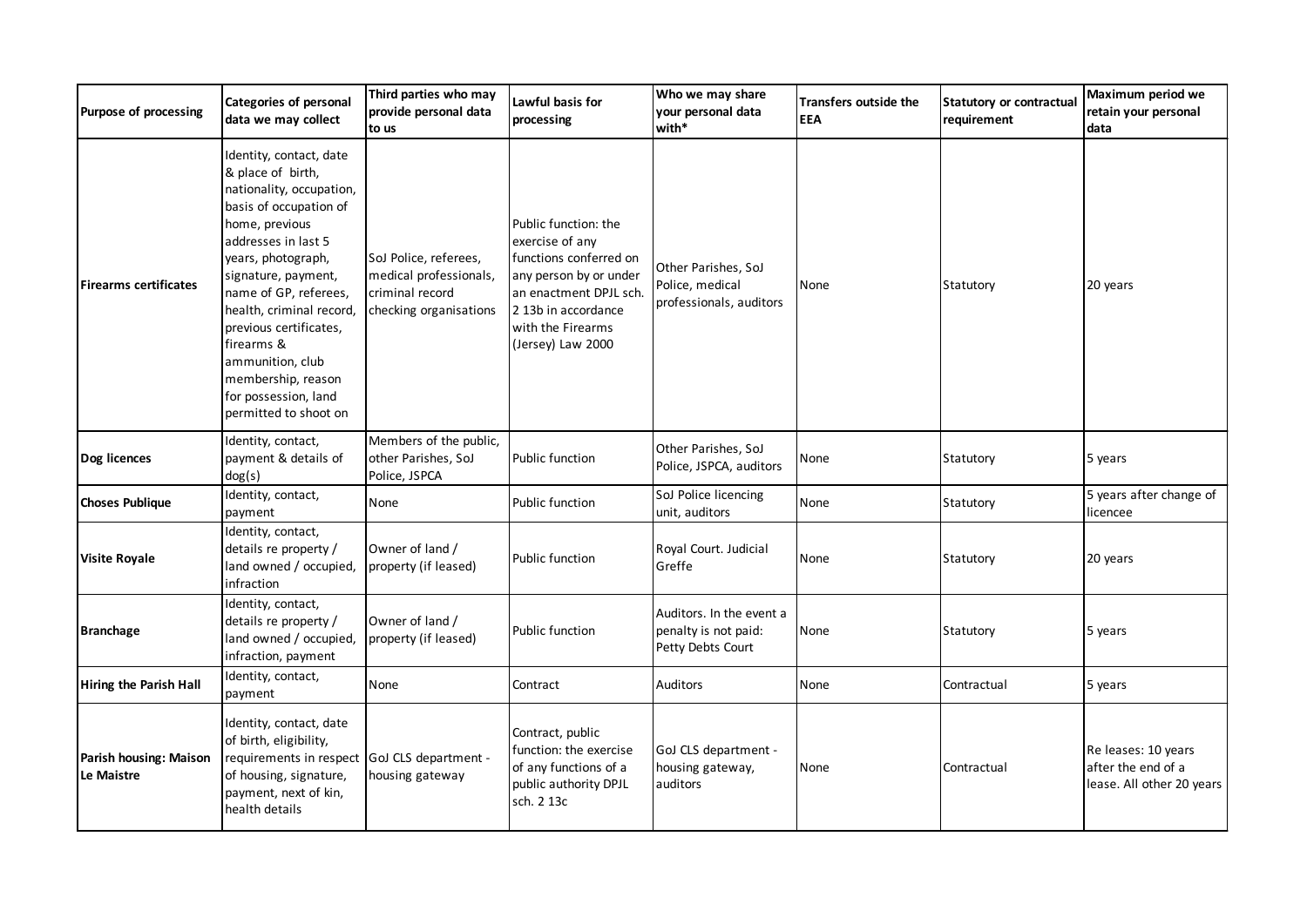| Purpose of processing                                      | <b>Categories of personal</b><br>data we may collect                                                    | Third parties who may<br>provide personal data<br>to us                                               | Lawful basis for<br>processing                                                                                                     | Who we may share<br>your personal data<br>with*                    | Transfers outside the<br><b>EEA</b> | <b>Statutory or contractual</b><br>requirement | Maximum period we<br>retain your personal<br>data                                  |
|------------------------------------------------------------|---------------------------------------------------------------------------------------------------------|-------------------------------------------------------------------------------------------------------|------------------------------------------------------------------------------------------------------------------------------------|--------------------------------------------------------------------|-------------------------------------|------------------------------------------------|------------------------------------------------------------------------------------|
| Parish housing waiting<br>list                             | Identity, contact, type<br>of housing required                                                          | GoJ CLS department -<br>housing gateway                                                               | Contract, public<br>function: the exercise<br>of any functions of a<br>public authority DPJL<br>sch. 2 13c                         | GoJ CLS department -<br>housing gateway                            | None                                | n/a                                            | 3 years                                                                            |
| Parish land & buildings                                    | Identity, contact, other<br>information relevant to<br>the property transaction                         | Royal Court & lawyers<br>re land registry<br>transactions, Jersey<br>Property Bulletin                | Contract                                                                                                                           | Professional advisers                                              | None                                | Contractual                                    | Re property owned by<br>the Parish: 10 years<br>after sale. All other: 20<br>vears |
| <b>Property searches</b>                                   | Identity, contact,<br>details re property                                                               | Professional advisers                                                                                 | Public function                                                                                                                    | Professional advisers                                              | None                                | n/a                                            | 20 years                                                                           |
| <b>Removal of vehicles</b>                                 | Identity, contact,<br>details re land owned /<br>occupied, payment &<br>vehicle registration<br>details | <b>DVS</b>                                                                                            | Public function                                                                                                                    | Motor vehicle removal<br>operators, auditors                       | None                                | Statutory                                      | 10 years                                                                           |
| <b>Community Support</b>                                   | Identity, contact, health<br>details, payment,<br>assistance required                                   | SoJ Police, GoJ<br>departments, medical<br>professionals, family<br>members, members of<br>the public | Public function: the<br>exercise of any<br>functions of a public<br>authority DPJL sch. 2 13c                                      | SoJ Police, GoJ<br>departments, medical<br>professionals, auditors | None                                | n/a                                            | While volunteering or<br>receiving assistance<br>plus 1 year                       |
| Covid-19                                                   | Identity, contact, health<br>details, payment,<br>assistance required                                   | GoJ CLS department,<br>Bosdet foundation,<br>family members,<br>members of the public                 | Public function: the<br>exercise of any<br>functions of a public<br>authority DPJL sch. 2<br>13c & Public Health<br>DPJL sch. 2 16 | CLS department,<br>medical professionals,<br>auditors              | None                                | n/a                                            | Until the pandemic is<br>declared over                                             |
| Covid-19 contact tracing                                   | Identity, contact, dates<br>& times present                                                             | None                                                                                                  | Consent                                                                                                                            | GoJ contact tracing<br>team                                        | None                                | n/a                                            | 21 days                                                                            |
| <b>Administration of Trusts</b>                            | Identity, contact,<br>eligibility                                                                       | Trustees, other<br>professional service<br>providers                                                  | Public function                                                                                                                    | Trustees, other<br>professional service<br>providers, auditors     | None                                | n/a                                            | 20 years                                                                           |
| <b>Charitable donations</b>                                | Identity, contact,<br>eligibility                                                                       | Recipients of donations                                                                               | Public function                                                                                                                    | Auditors                                                           | None                                | n/a                                            | 10 years                                                                           |
| Events e.g.<br>Remembrance Sunday,<br>lunches, outings etc | Identity, contact, other<br>information relevant to<br>the event                                        | GoJ CLS department                                                                                    | Public function                                                                                                                    | None                                                               | None                                | n/a                                            | 10 years                                                                           |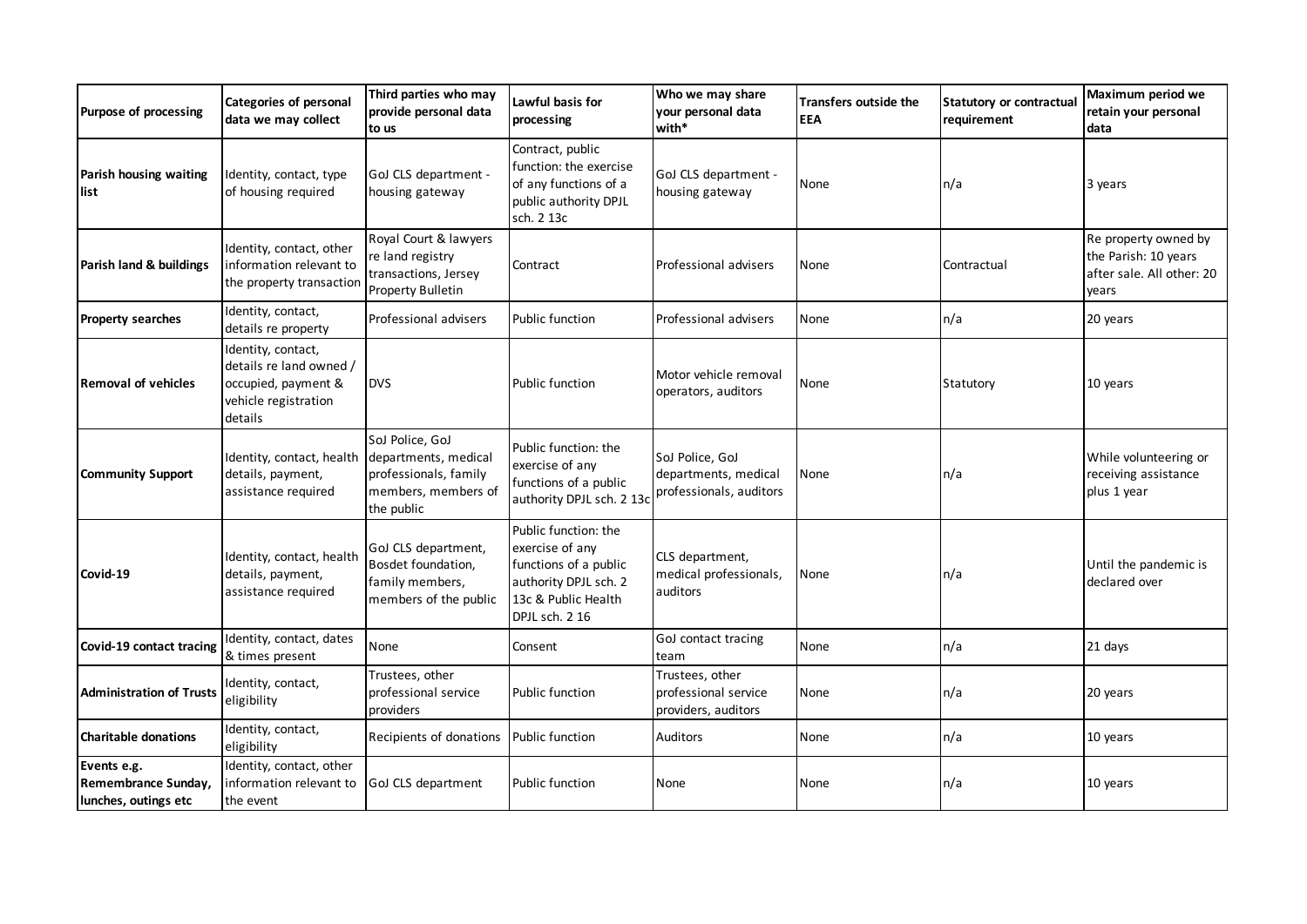| <b>Purpose of processing</b>                                             | <b>Categories of personal</b><br>data we may collect                                                           | Third parties who may<br>provide personal data<br>to us                     | Lawful basis for<br>processing | Who we may share<br>your personal data<br>with*                                                                                                                                          | <b>Transfers outside the</b><br><b>EEA</b> | <b>Statutory or contractual</b><br>requirement | Maximum period we<br>retain your personal<br>data                                                                                                                                                 |
|--------------------------------------------------------------------------|----------------------------------------------------------------------------------------------------------------|-----------------------------------------------------------------------------|--------------------------------|------------------------------------------------------------------------------------------------------------------------------------------------------------------------------------------|--------------------------------------------|------------------------------------------------|---------------------------------------------------------------------------------------------------------------------------------------------------------------------------------------------------|
| Parish Magazine                                                          | Identity, contact,<br>payment                                                                                  | None                                                                        | <b>Public function</b>         | Printers and other<br>service providers,<br>auditors                                                                                                                                     | None                                       | n/a                                            | 3 years                                                                                                                                                                                           |
| <b>Permission for</b><br>installation of overhead<br>cables              | Identity, contact                                                                                              | Jersey Electricity Plc,<br>Department for<br>Infrastructure,<br>contractors | <b>Public function</b>         | Jersey Electricity Plc,<br>Department for<br>Infrastructure,<br>contractors                                                                                                              | None                                       | Statutory                                      | 10 years                                                                                                                                                                                          |
| Supervision of gas<br>installations                                      | Identity, contact                                                                                              | Jersey Gas                                                                  | <b>Public function</b>         | Jersey Gas                                                                                                                                                                               | None                                       | Statutory                                      | 10 years                                                                                                                                                                                          |
| <b>Water supply</b><br>disconnection notices                             | Identity, contact                                                                                              | Jersey Water                                                                | Public function                | Jersey Water Limited                                                                                                                                                                     | None                                       | Statutory                                      | 10 years                                                                                                                                                                                          |
| <b>Refuse collection</b>                                                 | Identity, contact                                                                                              | Contractor                                                                  | <b>Public function</b>         | Contractor                                                                                                                                                                               | None                                       | n/a                                            | 10 years                                                                                                                                                                                          |
| <b>Parish cemeteries</b>                                                 | Identity, contact,<br>payment                                                                                  | Family members,<br>funeral directors                                        | Public function                | <b>Auditors</b>                                                                                                                                                                          | None                                       | n/a                                            | Personal data is<br>recorded in bound<br>volumes so the<br>retention period is set<br>by when volumes are<br>completed, plus 20<br>years - please contact<br>us if you would like<br>more details |
| Use of Parish Land to<br>display signs or install<br>moveable structures | Identity, contact,<br>payment                                                                                  | Planning department                                                         | <b>Public function</b>         | Planning department,<br>auditors                                                                                                                                                         | None                                       | Statutory                                      | 10 years                                                                                                                                                                                          |
| Parish compliments,<br>comments & complaints                             | Identity, contact,<br>details of complaint<br>including details of<br>relevent member(s) of<br>the Parish team | n/a                                                                         | Public function                | Please refer to our<br>policy for details. If we<br>need to share your<br>personal data beyond<br>the scope of this policy<br>we will contact you to<br>discuss and seek your<br>consent | None                                       | n/a                                            | 10 years                                                                                                                                                                                          |